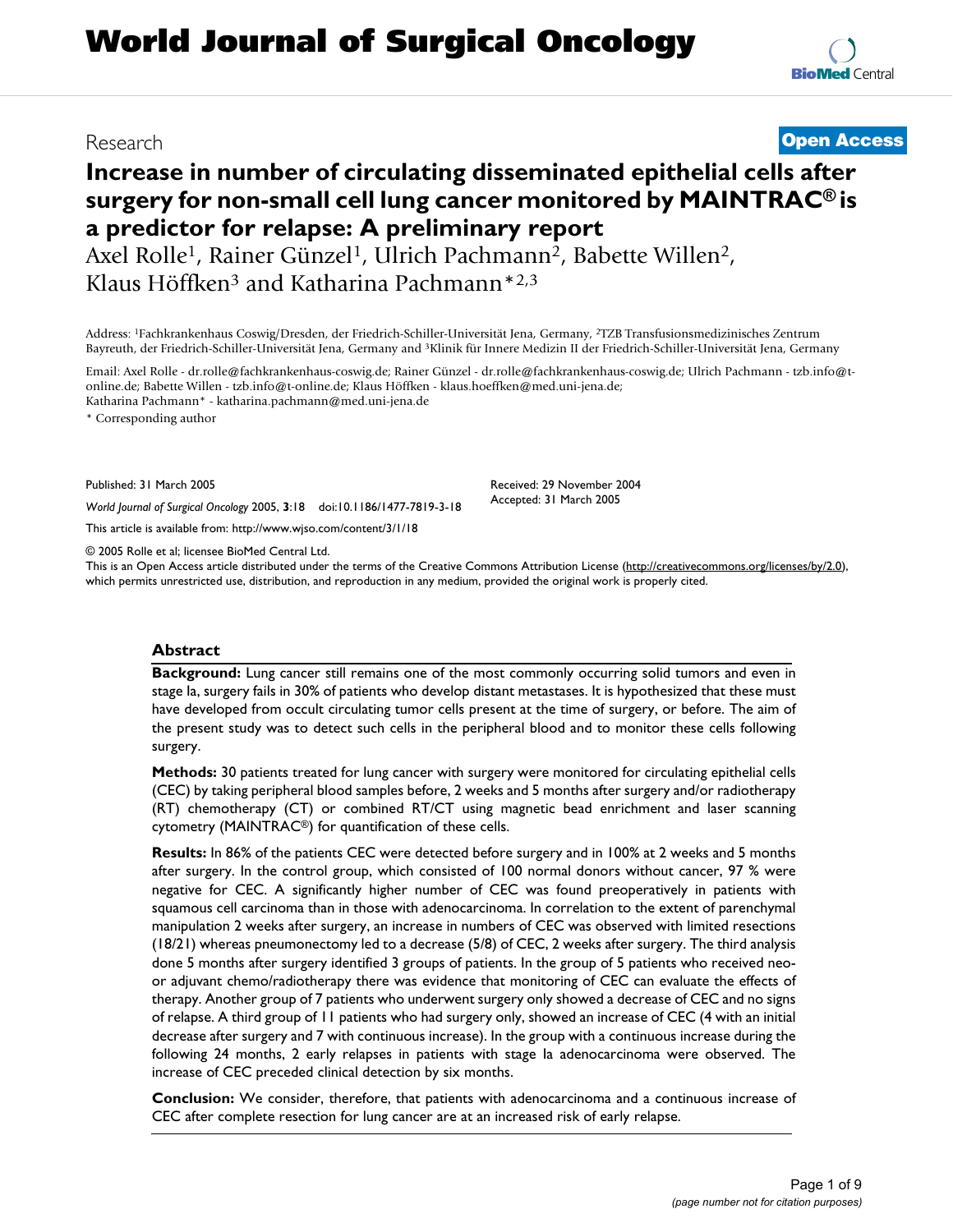# **Background**

Lung cancer still remains the most frequent solid tumour in men and represents the leading cause of death in women since the 1980s in the USA [1]. Due to a steady increase in cigarette smoking, even in Europe and Germany, lung cancer has become three times more common in women during the last 20 years [2].

Despite good progress in diagnosis, operative and multimodality treatment of patients with lung cancer the prognosis has remained persistently bad during the last 50 years, with 5 years survival rates of 9% for all patients [3]. The therapeutic dilemma becomes evident if results from stage Ia lung cancers are examined. If patients undergo a complete resection, the therapy of choice, then the 5 year survival is 70%. But treatment has failed for the 30% of patients who develop distant metastases in the two years following surgery [4]. The metastases in these patients must have developed from occult circulating tumor cells present at the time of their original surgery, or before, leading to an underestimation of the true tumor stage. Pantel et al [5] detected epithelial cells in 20–25 % of biopsies taken intra-operatively from bone marrow after resection of lung cancers. Nevertheless, even today the role of cytokeratin positive cells in bone marrow remains unclear. They may have come from the tumor at an early stage, or seeded into the circulation during surgery. lt is also not clear whether these cells have proliferative activity or are so-called dormant cells [6].

Using a method for rapid determination of circulating epithelial cells (CEC) in peripheral blood [7], which allows monitoring of these cells under therapy, we demonstrate that a single examination is not sufficient to determine outcome. However, it is necessary to monitor the behavior of these cells over time to be able to predict tumor recurrence.

# **Methods and methods**

Anti-coagulated peripheral blood samples were drawn after informed consent from a control group of 100 normal subjects aged between 17 and 73 years and from 30 successive patients before, and two weeks after, surgery for lung cancer. A third sample was obtained 3 to 5 months postoperatively when the patients were seen for followup. In all patients routine controls were continued up to 27 months or death with a median follow-up of 22 months.

Seven patients were excluded. In one patient lung cancer was not confirmed after histological examination and in another patient lung cancer was combined with advanced sarcoidosis. In 5 patients one or two samples were missing therefore these cases were omitted as well, despite there being no further discrepancy. Of the remaining 23

patients, for which all data and follow-up were complete, 20 were male (mean age 64 years, range 55 – 74 years) and 3 were female (mean age 53 years, range 40 – 74 years) with a balanced proportion of early to advanced stages of lung cancer (12:11). Staging was performed by chest x-ray, endobrochial bronchoscopy, computerized tomography (CT), bone scan, operative lymph node dissection and size of tumor-free margin. Further information about surgery, histological type of tumor stage and the number of CEC is depicted in table [1.](#page-2-0)

# *Cell preparation*

Red blood cells from 10 ml samples of blood were lysed, the white blood cells spun down and epithelial cells were enriched using micro-beads from Miltenyi (Bergisch Gladbach, Germany) [7] or the method by Labsoft Diagnostics (Halle, Germany) [8]. Both methods yielded comparable results. The same method was always used in follow-up samples from the same patient. Cells were stained with FITC conjugated mouse anti-human epithelial antibody (HEA, Milteny, Bergisch Gladbach, Germany), reacted either with HEA-micro-beads Miltenyi (Bergisch Gladbach, Germany) or Cell Select-micro-beads (Labsoft Diagnostics Halle, Germany) and then either separated over the columns provided by the Miltenyi company according to their description or the vials containing the cells were applied to magnets provided by the Labsoft company. Negative cells not bound in the columns were washed out, the columns removed from the magnet and the retained cells eluted. In the Labsoft method cells not attached to the vial wall were sucked off, the vials removed from the magnet and the cells retained in the vials were then flushed off the wall and studied.

# *Analysis*

For measurements the cells were applied to adhesion slides (Menzel, Gläser, Germany) and measurements started when the cells had settled using a Laser Scanning Cytometer (LSC® Compucyte Corporation, Cambridge, MA, USA). The cells could easily and unequivocally be contoured using forward scatter as a threshold parameter. Background fluorescence was determined dynamically to calculate both peak and integral fluorescence on a per-cell basis making the fluorescent calculation equivalent for all cells. The green fluorescence was displayed as scattergrams and histograms.

The LSC® enables the user to relocate cells contained within the positive population for visual examination through the microscope (Figure 1). In addition a CCD camera attached to the microscope allowed taking photoand fluoromicrographs at the same time. More detailed morphology could be determined in conventional panoptic staining (Figure 1).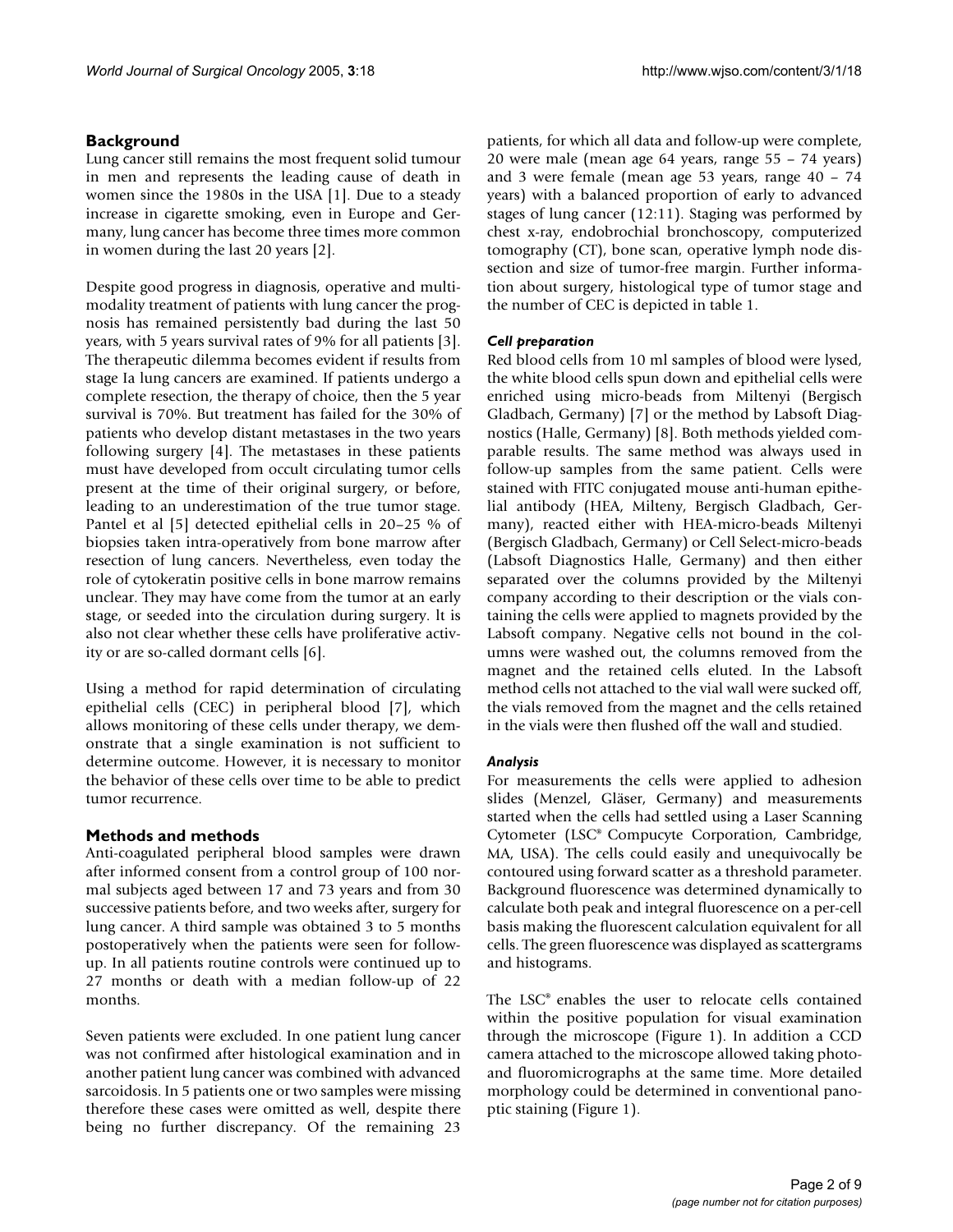|                 |      |   |                               |                     |                                              |           | <b>CEC Levels</b>                       |                                                   |               |         |                                   |
|-----------------|------|---|-------------------------------|---------------------|----------------------------------------------|-----------|-----------------------------------------|---------------------------------------------------|---------------|---------|-----------------------------------|
|                 |      |   | No age sex tumor<br>histology | operation           | Pathologic 1 <sup>st</sup> analysis<br>stage | pre op    | 2 <sup>nd</sup> analysis 2<br>weeks pop | 3 <sup>nd</sup> analysis Change<br>5 month<br>pop |               | therapy | follow up                         |
| $\mathbf{I}$    | 55 M |   | squamous                      | pneumonectomy III a |                                              | 769.091   | 664.210                                 | 853.333                                           | $\Rightarrow$ |         | neoadj. CT ØR 24 months           |
| 2               | 62 M |   | squamous                      | pneumonectomy II b  |                                              | 0         | 474.375                                 | 5.722.667                                         | ⇑             |         | Ø R 27 months                     |
| 3               | 68   | M | squamous                      | bilobectomy         | I b                                          | 5.396.667 | 2.222                                   | 65.000                                            | ⇑             |         | Ø R 25 months                     |
| 4               | 68   | M | squamous                      | pneumonectomy III a |                                              | 1.514.583 | 80.000                                  | 35.185                                            | ⇓             |         | Ø R 25 months                     |
| 5               | 67 M |   | squamous                      | pneumonectomy I b   |                                              | 292.592   | 292.592                                 | 1.312.000                                         | ⇑             |         | Ø R 26 months                     |
| 6               | 57 M |   | squamous                      | lobectomy           | I b                                          | 64.942    | 476.667                                 | 610.000                                           | ⇑             |         | ØR 26 months                      |
| 7               | 68   | M | adeno                         | pneumonectomy III a |                                              | 1.000.000 | 110.000                                 | 96.429                                            | $\Rightarrow$ | adj. RT | $T$ + 26 months                   |
| 8               | 66 M |   | squamous                      | pneumonectomy I b   |                                              | 0         | 5.000                                   | 203.333                                           | ⇑             |         | Ø R 25 months                     |
| 9               | 56 M |   | adeno                         | lobectomy           | l a                                          | 224.118   | 615.556                                 | 1.656.000                                         | ⇑             |         | $R$ + 24 months                   |
| $\overline{10}$ | 74 M |   | squamous                      | explorative         | III b                                        | 127.059   | 147.000                                 | 70.000                                            | JL            | adj.CT  | T alive 25<br>months              |
| $\mathbf{H}$    | 60 M |   | adeno                         | lobectomy           | Ib                                           | 3.158     | 203.333                                 | 13.889                                            | ⇓             |         | Ø R 22 months                     |
| $12 \,$         | 61 M |   | adeno                         | lobectomy           | IЬ                                           | 28.500    | 6.667                                   | 46.667                                            | ⇑             |         | Ø R 25 months                     |
| $\overline{13}$ | 41 F |   | adeno                         | lobectomy           | $\mathsf{I}$ a                               | 20.625    | 51.667                                  | 98.333                                            | ⇑             |         | $R + II$ months                   |
| $\overline{14}$ | 67 M |   | squamous                      | pneumonectomy II b  |                                              | 16.667    | 9.259                                   | 93.333                                            | ⇑             |         | ØR 14 months                      |
| 15              | 69   | M | adeno                         | segmentectomy       | l b                                          | 6.667     | 25.000                                  | 100.000                                           | ⇑             |         | Ø R 24 months                     |
| 16              | 68   | M | adeno                         | explorativ          | III <sub>b</sub>                             | 71.667    | 140.000                                 | 263.571                                           | ⇑             |         | adj. $CT/RT$ T $\dagger$ 9 months |
| 17              | 65 M |   | adeno                         | lobectomy           | I b                                          | 0         | 335.000                                 | 182.857                                           | ⇓             |         | ØR 13 months                      |
| 18              | 71 M |   | adeno                         | lobectomy           | 1 <sub>b</sub>                               | 22.941    | 17.778                                  | 1.605.185                                         | ⇑             |         | Ø R 23 months                     |
| 9               | 68   | M | adeno                         | lobectomy           | III a                                        | 6.667     | 57.647                                  | 11.111                                            | $\downarrow$  | adj. RT | Ø R 23 months                     |
| 20              | 66 M |   | adeno                         | lobectomy           | l a                                          | 126.667   | 154.286                                 | 38.571                                            | ⇓             |         | Ø R 22 months                     |
| 21              | 57 M |   | squamous                      | pneumonectomy I b   |                                              | 473.333   | 1.031.250                               | 503.333                                           | ⇓             |         | Ø R 23 months                     |
| 22              | 74 F |   | squamous                      | lobectomy           | II b                                         | 11.053    | 160.000                                 | 150.000                                           | $\Rightarrow$ |         | ØR 19 months                      |
| 23              | 56 F |   | adeno                         | segmentectomy I b   |                                              | 5.000     | 2.670.370                               | 576.190                                           | ⇓             |         | Ø R 23 months                     |

#### <span id="page-2-0"></span>**Table 1: Data from 23 patients operated for lung cancer**

CT = Chemotherapy, RT = Radiotherapy, R = Recurrence, ∅ R = no Recurrence, T = Tumor, T † = died with tumor, adj. = adjuvant, neoadj. = neoadjuvant, Pop = Postoperatively, Adeno = Adenocarcinoma, Squamous = Squamous carcinoma

#### **Results**

Circulating epithelial cells (CEC) were detectable in blood samples from 25/29 patients (86%) before surgery, whereas 97% of normal controls were negative for these cells. The number of CEC was calculated in relation to the analyzed blood volume and not to white blood cells, which vary considerably during the course of disease. For 26 patients histological evaluation was available and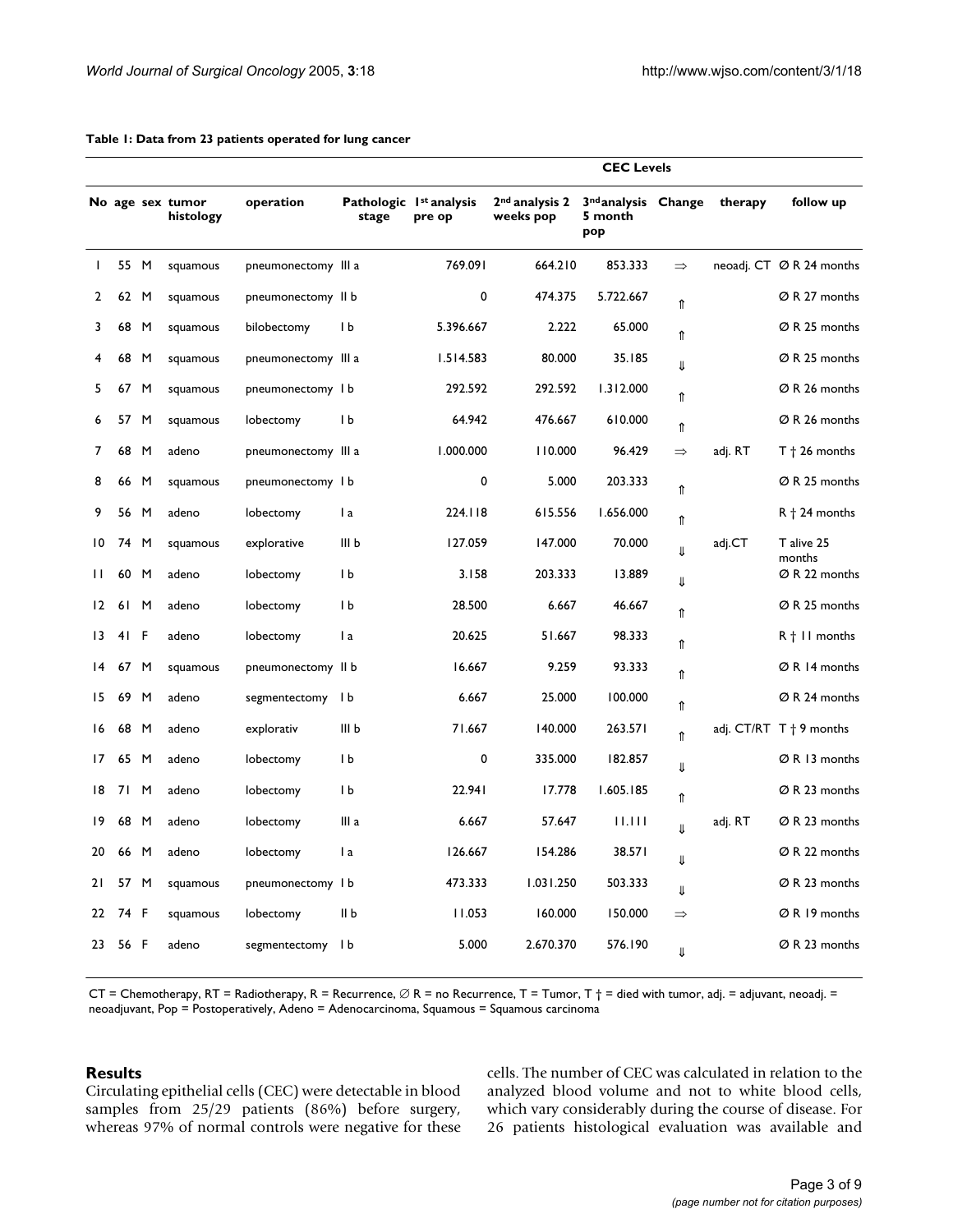

## Figure 1 and 2008 and 2008 and 2008 and 2008 and 2008 and 2008 and 2008 and 2008 and 2008 and 2008 and 2008 an

Example of an analysis of a slide with epithelial antigen positive and negative cells: a) fluorescence intensity displayed as a dot plot with all cells in region 1 and the positive cells gated in region 2 (green region). b) The scanning stage proceeds from one positive event to the next stopping at each position of a positive event and allowing the observer to control whether it represents a specific membrane stained cell as shown in figure 1c. c) Three typical cells shown with green fluorescence. In the lower panel the identical cell is shown in panoptic staining indicated by the arrow.

revealed 15 cases of adenocarcinoma and 11 cases of squamous cell carcinoma. The comparison of preoperative numbers of CEC revealed higher values in patients with squamous cell than in those with adenocarcinoma and these values differed significantly ( $p = 0.046$ ) (Figure 2). Neither tumor size nor positivity of lymph nodes correlated with the number of circulating tumor cells before surgery. With regard to the extent of resection 1 pleurectomy, 8 pneumonectomies, 1 bilobectomy, 12 lobectomies, 4 segmental resections and 3 explorative thoracotomies were performed. Lobectomy was more frequent than pneumonectomy in patients with adenocarcinoma (69% vs. 36%) and pneumonectomy more frequent than lobectomy in those with squamous cell carcinoma (54% vs. 6%) (Figure 3).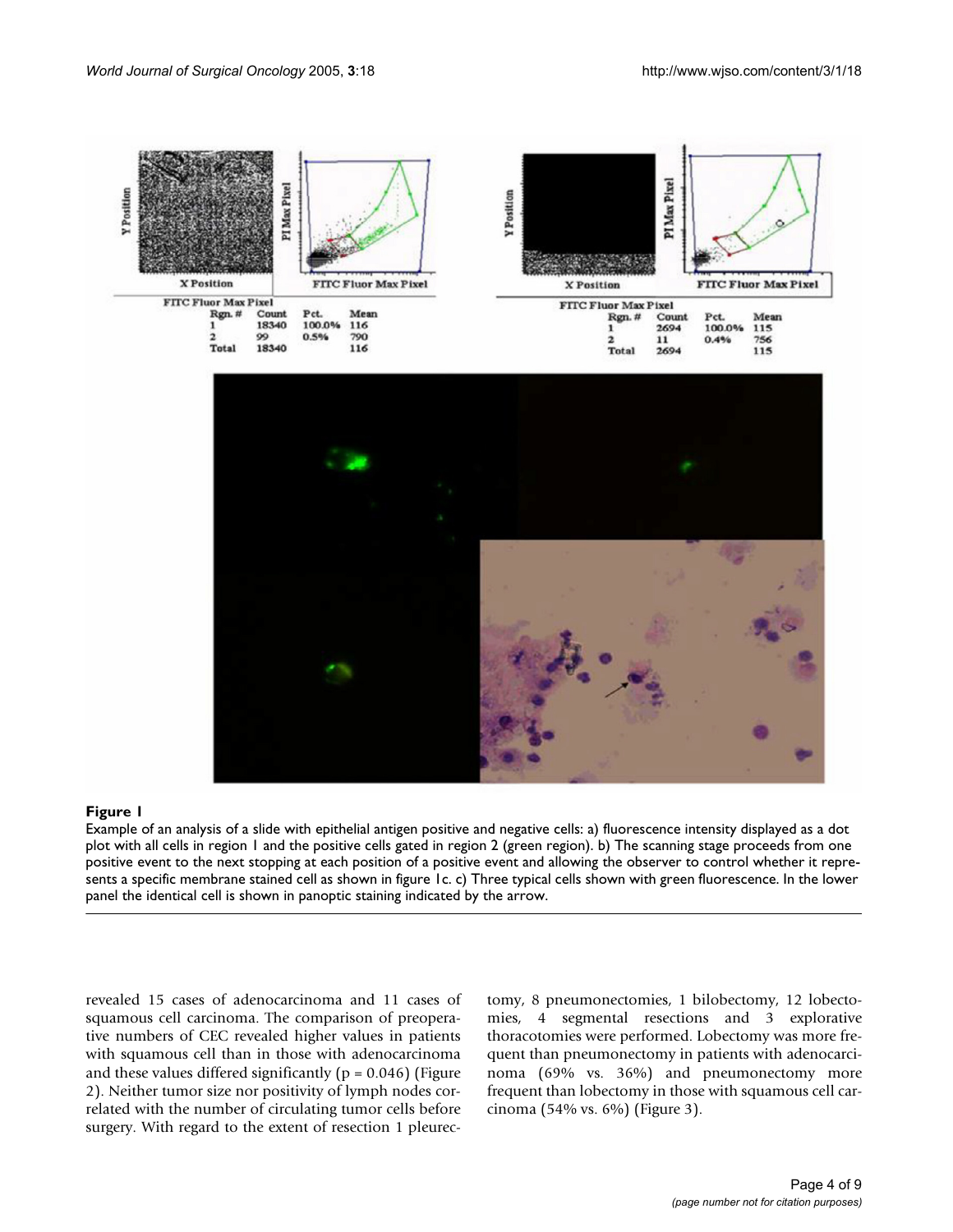



Fourteen days postoperatively, CEC were detected in all patients including the 3 where no cells had been detectable before surgery. In cases with limited resection (3 exploratory thoracotomies, 4 segmental resections, 12 lobectomies, 1 bilobectomy) parenchymal manipulation was more extensive. This resulted more frequently in an increase (85.7%) than in a decrease (14.3%) in CEC, whereas in cases of complete resection of the lung (pneumonectomy) numbers of CEC decreased (62.5%) more frequently than increased (37.5%) (Figure 4). We, also, investigated CEC in one patient who had surgery for pneumothorax and observed a comparable increase in CEC as in the tumor patients but with a rapid re-decrease already after another two weeks (Figure 5a).

A third analysis of CEC was performed between 3 and 5 months after surgery. In 23 (76%) of 30 consecutive patients considered to have a resectable non small cell lung cancer (NSCLC) complete data were available with a median follow-up of 22 months (range 9 – 27 months) (Table [1\)](#page-2-0).

Five out of 23 patients underwent chemotherapy (CT) or chemo/radiotherapy (CT/RT). These patients were considered separately from the 18 patients who had complete curative resection of their tumors without adjuvant treatment. Two patients underwent exploratory thoracotomy: one with squamous cell carcinoma (patient 10) was treated with adjuvant CT with a subsequent decrease in CEC and is still alive 25 months after surgery. The other patient with adenocarcinoma (patient 16) showed an



#### Figure 3

Frequency of surgical interventions in comparison to histological classification.



#### Figure 4

Changes in cell numbers (increase or decrease) following surgical intervention.

increase in CEC in spite of combined RT/CT and died 9 months later with tumor progression.

Three of the 21 patients with tumor resection received additional treatment: 1 lobectomy patient with adenocarcinoma had N2 lymph node status (patient 19). This patient with one level N2 status received adjuvant RT. He subsequently showed a decrease in CEC and is alive, 23 months after surgery without signs of relapse. One patient with squamous cell carcinoma (patient 1) received neoadjuvant therapy and subsequently was treated with pneumonectomy. He showed a slight increase in CEC but is still alive without signs of relapse. Another patient with adenocarcinoma (patient 7) underwent RT but with no significant decrease in CEC and died 26 months later with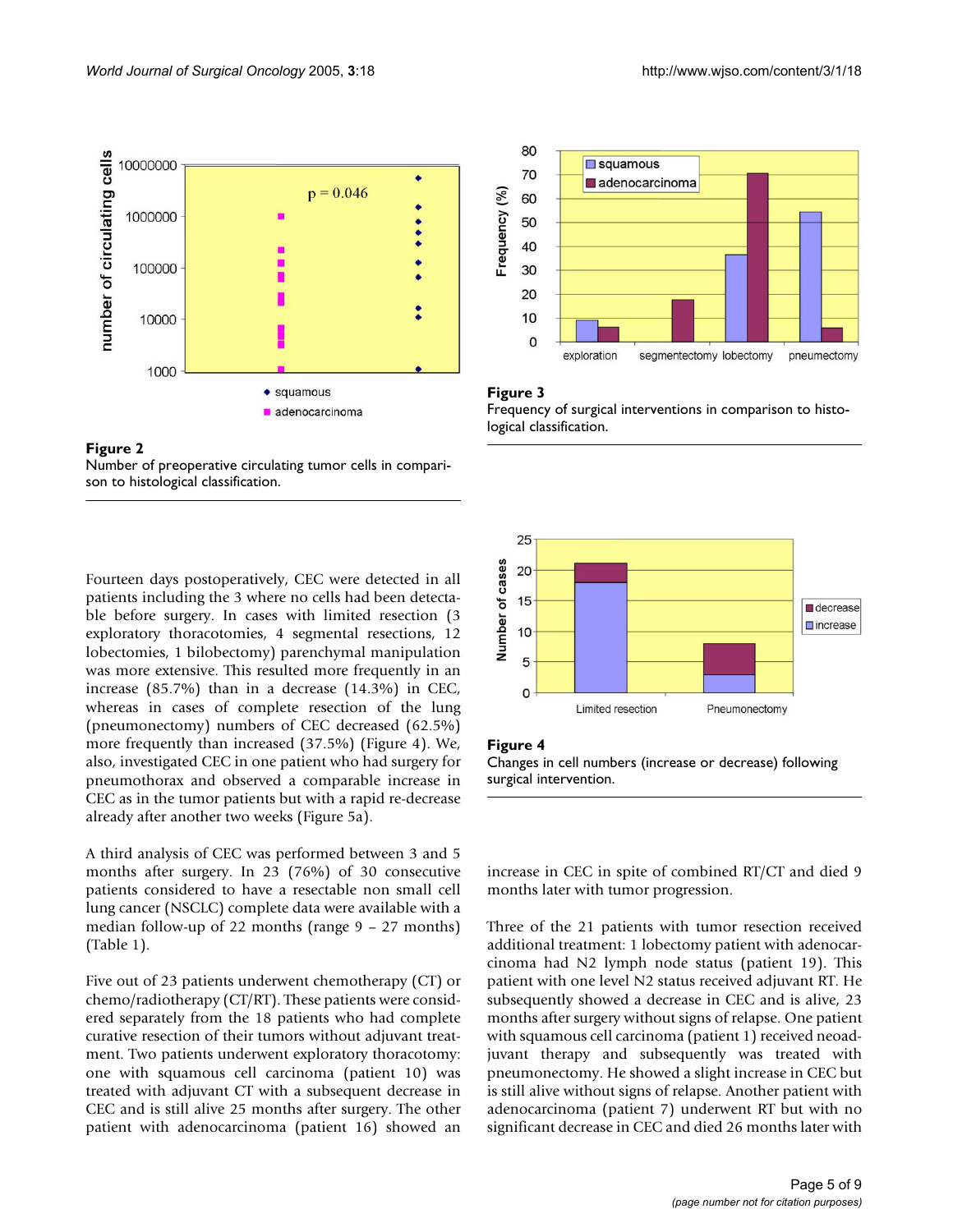

#### Trends of CEC numbers in indivi **Figure 5** dual patients after complete resection without further treatment

Trends of CEC numbers in individual patients after complete resection without further treatment: a) patients with an increase in CEC 14 days after surgery and a subsequent decrease during the next five months (dotted lines: squamous cell cancer; solid lines: adenocarcinoma; fat line and squares: patient with benign lung disease pneumothorax) b) patients with an increase in CEC 14 days after surgery and a subsequent further increase during the next five months (dotted lines: squamous cell cancer; solid lines: adenocarcinoma; fat lines: relapsed patients) c) patients with a decrease in CEC 14 days after surgery (dotted lines: squamous cell cancer; solid lines: adenocarcinoma)

tumor progression. Among these patients receiving additional radio- and/or chemotherapy relapses occurred only in those with adenocarcinoma and increasing CEC numbers in spite of treatment.

Of the remaining 18 patients who had complete curative resection of their tumors, 7 showed a decrease, and 11 showed an increase in CEC during the 3–5 months follow-up after surgery.

Of the former 7 patients 6 had had cell numbers increasing after surgery and subsequently decreasing during the following months (patients 11, 17, 20, 21, 22, 23), 4 with adeno- and 2 with squamous cell carcinoma and all but one (patient 21) had lobectomy (Figure 5a). All are in complete continuous remission. 1 patient (patient 4) with squamous cell carcinoma had pneumectomy and continuously decreasing cell numbers (Figure 5c) and he, too, is in complete continuous remission.

Among the 11 patients with increasing CEC there were 4 with an initial decrease after surgery followed by a subsequent increase (Figure 5c). None has shown early relapse so far. Seven had a continuous increase from pre-surgery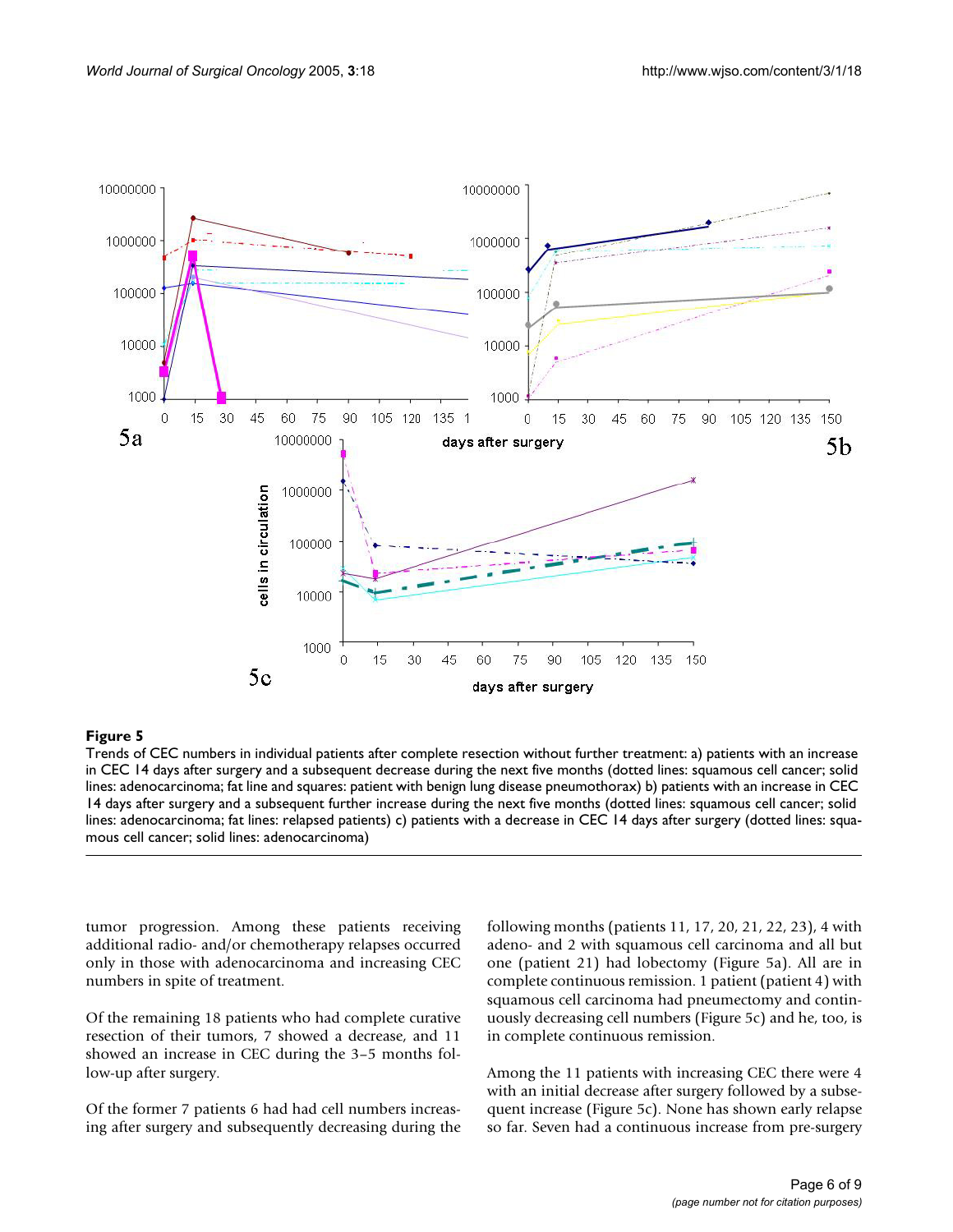to 5 months after treatment (Figure 5b), 4 with squamous cell carcinoma and 3 with adenocarcinoma. Two relapses were observed amongst these patients during the subsequent 2 years of follow-up. Both, a male (56 years of age) and a female (41 years of age), had adenocarcinoma stage Ia. They had continuously increasing CEC and the increase occurred six months before repeated clinical examinations could verify disease relapse. Both received chemotherapy after diagnosis of relapse but died despite 9 and 24 months after surgery with systemic spread of their tumor.

In summary, amongst the patients with adjuvant treatment after resection, as well as in curatively resected patients, patients with adenocarcinoma and a continuous increase in CEC during the course of their disease have a significantly higher risk of early relapse than those with decreasing cell numbers and than those with squamous cell carcinoma, even if the latter show increasing numbers of CEC.

In the relapsed patients not single values of circulating tumor cells at different time points but only the increase in cell numbers was a predictor of relapse.

# **Discussion**

Analyzing circulating epithelial cells in peripheral blood from patients with non small cell lung cancer, we were able to detect live CEC in 86% of patients before surgery. This represents a significantly higher number and frequency than reported from other groups analyzing micrometastases taken from bone marrow [9,10] but cell numbers are in the same range as those reported by Cristofanilli and coworkers [11]. This discrepancy may be explained by several modifications of pre-analytical handling: 1) In contrast to the former authors [9,10] we used red blood cell lysis [7] for white blood cell preparation. During ficoll-separation used for preparation of cells from bone marrow aspirates we observed a loss of up to 90% epithelial antigen positive cells and there is no reason why circulating epithelial cells should have the same density properties as mononuclear cells (Pachmann submitted for publication]. 2) Micrometastatic cells can be hidden in the fat lumps of the bone marrow aspirates and thus be lost for analysis when preparing mononuclear cell suspensions. 3) The portion of blood admixed to marrow aspirates can vary between 10 and 90% resulting in a high variability of the material used for analysis. Although the method applied by us is also suitable for bone marrow samples, we preferred analysis of peripheral blood samples which are easy to obtain and can be drawn repeatedly.

The number of CEC detected by us in lung cancer patients is somewhat lower than the number reported recently by Cristofanilli *et al* [11] in metastatic breast cancer patients. In positive patients we found between 2000 and  $6 \times 10^6$ epithelial cells calculating the number of cells in the circulation assuming that a patient has about 5 liters of blood. The values of 5 to 22000 cells per 7.5 ml blood reported by Cristofanilli *et al* [11] would translate into 3000 to 13 × 106 cells in the circulation. The frequency of preoperatively CEC positive patients was comparable to that reported by Racila *et al* [12] and Krag *et al* [13] who also used a similar method for analyzing blood from breast cancer patients.

We preferred detection of fluorescent antibody bound to the surface of live epithelial antigen positive cells performed by an automated Laser Scanning Cytometer LSC® to PCR based methods. PCR methods are currently regarded as the most sensitive procedures, but there is a reported high frequency of false positives [14-16]. In addition, our procedure allowed subsequent separation and even culturing of the isolated cells. Culturing will definitely allow determination whether the cells are dormant or have the potency of differentiating into tumor cells.

It should be mentioned that we observed significantly higher numbers of CEC preoperatively in patients with squamous cell carcinoma than in those with adenocarcinoma. This could be due to the former being more centrally located (next to the great vessels) which might lead to a higher dissemination than occurs in more peripherally located tumors.

Two weeks after surgery all patients were positive for CEC, but there was no correlation to stage, tumor size or lymph node involvement. Unexpectedly we found a strong correlation between postoperative increase and limited resections (segmental resections and lobectomies) and a decrease of CEC after pneumonectomies. We can only explain this observation by the extended parenchymal manipulation involving the separation of parenchymal bridges between lobes and late ligation of pulmonary vessels during lobectomies or segmentectomies. In contrast, pneumonectomies normally start with ligation of the vessels and subsequent resection of the lung. Perhaps our data confirm once more the importance of careful "No touch" preparation during oncological resections [17].

However, during parenchymal resections also, normal epithelial cells from the lung can be mobilized and washed out entering the vessels. This may be true in the cases where we observed a reduction of CEC during the following six months of observation. Our attempts to differentiate benign isolated epithelial cells from malignant cells by their morphology failed, and molecular biological techniques will need to be applied [18,19] to solve this problem. But generally the premise is accepted, that dis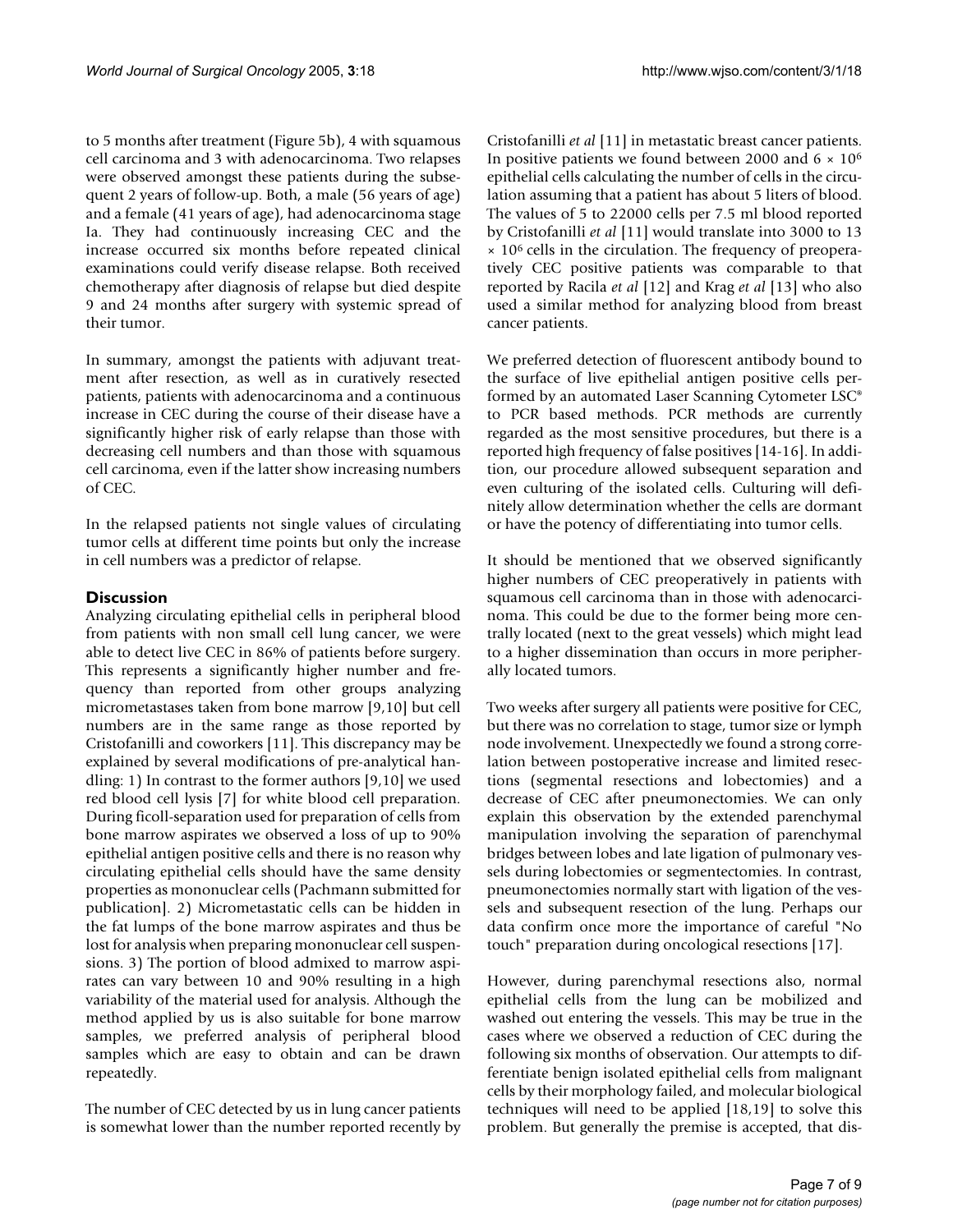seminated normal cells will die in a short time and only the portion of cells that are malignant will have a chance of survival for unknown periods of time. [18]. Monitoring the CEC after five months would, therefore, be expected to detect only surviving malignant epithelial cells. Once again we found CEC in all patients.

Analysis of the increase or reduction of CEC in the 5 patients receiving neoadjuvant and/or adjuvant CT and RT due to their nodal status indicated that this parameter can possibly become a tool for monitoring the effectiveness of therapeutic interventions, an effect that we are actually investigating now in patients receiving CT for lung cancer.

Of the 18 patients treated with complete curative resection all 7 patients of the group with decreasing numbers of CEC were without signs of relapse up to 27 months after surgery. In the group of 11 patients with increasing numbers of CEC, 6 had squamous cell carcinomas and none has relapsed during the observation time of 2 years in accordance with published data [20]. In contrast, in the group of adenocarcinomas 2/5 early relapses were observed, both in patients with stage Ia with the increase in CEC preceded overt clinical relapse by 6 months.

### **Conclusion**

Thus, postoperative monitoring of CEC may become a reliable prognostic predictor of relapse. The observation that only 20% of the patients in the group at risk develop early relapse confirmed by other studies [21] and that patients with squamous cell carcinomas can have high and over time even increasing numbers of CEC necessitate additional analyses on the CEC to obtain more information about their metastatic potential [22]. Such analyses on enriched and cultured isolated CEC are now under way in our laboratory.

#### **Competing interests**

The author(s) declare that they have no competing interests.

# **Authors' contributions**

**AR:** carried out the studies, and drafted the manuscript

**RG:** conceived of the study, and participated in its design and coordination

**UP:** participated in the design of the study and performed the statistical analysis

**BW:** carried out the immunoassays

**KH:** preparation of the manuscript

**KP:** participated in the design of the study and performed the statistical analysis

#### **All authors read and approved the manuscript**

### **Research grant**

Not declared

# **Acknowledgements**

None

#### **References**

- 1. Wingo PA, Cardinez CJ, Landis SH, Greenlee RT, Ries LA, Anderson RN, Thun MJ: **[Long term trends in cancer mortality in the](http://www.ncbi.nlm.nih.gov/entrez/query.fcgi?cmd=Retrieve&db=PubMed&dopt=Abstract&list_uids=12784323) [United States 1996–1998.](http://www.ncbi.nlm.nih.gov/entrez/query.fcgi?cmd=Retrieve&db=PubMed&dopt=Abstract&list_uids=12784323)** *Cancer* 2003, **97:**3133-3275.
- 2. Bray F, Tykczynski JE, Parkin DM: **[Going up or coming down? The](http://www.ncbi.nlm.nih.gov/entrez/query.fcgi?cmd=Retrieve&db=PubMed&dopt=Abstract&list_uids=14687795) [changing phases of the lung cancer epidemic from 1966–](http://www.ncbi.nlm.nih.gov/entrez/query.fcgi?cmd=Retrieve&db=PubMed&dopt=Abstract&list_uids=14687795) [1999 in the 15 European Union countries.](http://www.ncbi.nlm.nih.gov/entrez/query.fcgi?cmd=Retrieve&db=PubMed&dopt=Abstract&list_uids=14687795)** *Eur J Cancer* 2004, **40:**96-125.
- 3. Xie L, Ugnat AM, Morriss J, Scmenciw R, Mao Y: **[Histology related](http://www.ncbi.nlm.nih.gov/entrez/query.fcgi?cmd=Retrieve&db=PubMed&dopt=Abstract&list_uids=14568680) [variation in the treatment and survival of patients with lung](http://www.ncbi.nlm.nih.gov/entrez/query.fcgi?cmd=Retrieve&db=PubMed&dopt=Abstract&list_uids=14568680) [carcinoma in Canada.](http://www.ncbi.nlm.nih.gov/entrez/query.fcgi?cmd=Retrieve&db=PubMed&dopt=Abstract&list_uids=14568680)** *Lung Cancer* 2003, **42:**127-139.
- 4. Takita H, Pitoniak RF: **[Induction therapy for locoregional lung](http://www.ncbi.nlm.nih.gov/entrez/query.fcgi?cmd=Retrieve&db=PubMed&dopt=Abstract&list_uids=11144521) [cancer using paclitaxel combination. A preliminary report.](http://www.ncbi.nlm.nih.gov/entrez/query.fcgi?cmd=Retrieve&db=PubMed&dopt=Abstract&list_uids=11144521)** *J Exp Clin Cancer Res* 2000, **19:**291-293.
- 5. Pantel K, von Knebel Doeberitz M, Izbicki JR, Riethmüller G: **[Dis](http://www.ncbi.nlm.nih.gov/entrez/query.fcgi?cmd=Retrieve&db=PubMed&dopt=Abstract&list_uids=9483347)seminierte Tumourzellen: Diagnostik, prognostische Rele[vanz, Phänotypisierung und therapeutische Strategien.](http://www.ncbi.nlm.nih.gov/entrez/query.fcgi?cmd=Retrieve&db=PubMed&dopt=Abstract&list_uids=9483347)** *Chirurg* 1997, **68:**1241-1250.
- 6. Bessa X, Elizalde JI, Boix L, Pinol V, Lacy AM, Salo J, Pique JM, Castells A: **[Lack of prognostic influence of circulating tumor cells in](http://www.ncbi.nlm.nih.gov/entrez/query.fcgi?cmd=Retrieve&db=PubMed&dopt=Abstract&list_uids=11266372) [peripheral blood of patients with colorectal cancer.](http://www.ncbi.nlm.nih.gov/entrez/query.fcgi?cmd=Retrieve&db=PubMed&dopt=Abstract&list_uids=11266372)** *Gastroenterology* 2001, **120:**1084-1092.
- Pachmann K, Heiß P, Demel U, Tilz G: Detection and quantifica**tion of small numbers of circulating tumor cells in peripheral blood using Laser Scanning Cytometry (LSC®[\).](http://www.ncbi.nlm.nih.gov/entrez/query.fcgi?cmd=Retrieve&db=PubMed&dopt=Abstract&list_uids=11601678)** *Clin Chem Lab Med* 2001, **39:**811-817.
- 8. Pachmann K, Lychatz S, Oblonczek G, Willen B: **Tumourzell-Analyse mit kombinierter Magnetanreicherung, Laser-Scanning Zytometrie und visueller Kontrolle.** *Laborwelt* 2001, **Nr. N:**23-26.
- 9. Schlimok G, Funke I, Pantel K, Strobel F, Lindemann F, Witte J, Riethmüller G: **[Micrometastatic tumour cells in bone marrow' of](http://www.ncbi.nlm.nih.gov/entrez/query.fcgi?cmd=Retrieve&db=PubMed&dopt=Abstract&list_uids=1720636) [patients with gastric cancer: methodological aspects of](http://www.ncbi.nlm.nih.gov/entrez/query.fcgi?cmd=Retrieve&db=PubMed&dopt=Abstract&list_uids=1720636) [detection and prognostic significance.](http://www.ncbi.nlm.nih.gov/entrez/query.fcgi?cmd=Retrieve&db=PubMed&dopt=Abstract&list_uids=1720636)** *Eur J Cancer* 1991, **27:**1461-1465.
- 10. Cote RJ, Beattie EJ, Chaiwun B, Sevi SR, Harry J, Chen SC, Sherrod AF, Groshen S, Taylor CR: **Detection of occult bone marrow micrometastases in patients with operable lung carcinoma.** *Ann Surg* 1995, **222:**423-425.
- 11. Cristofanilli M, Budd GT, Ellis MJ, Stopeck A, Matera J, Miller MC, Reuben JM, Doyle GV, Allard WJ, Terstappen LW, Hayes DF: **[Circu](http://www.ncbi.nlm.nih.gov/entrez/query.fcgi?cmd=Retrieve&db=PubMed&dopt=Abstract&list_uids=15317891)[lating tumor cells, disease progression, and survival in meta](http://www.ncbi.nlm.nih.gov/entrez/query.fcgi?cmd=Retrieve&db=PubMed&dopt=Abstract&list_uids=15317891)[static breast cancer.](http://www.ncbi.nlm.nih.gov/entrez/query.fcgi?cmd=Retrieve&db=PubMed&dopt=Abstract&list_uids=15317891)** *New Engl J Med* 2004, **351:**781-791.
- 12. Racila E, Euhus D, Weiss AJ, Rao C, Mc Connell J, Terstappen LW, Uhr JW: **[Detection and characterization of carcinoma cells in](http://www.ncbi.nlm.nih.gov/entrez/query.fcgi?cmd=Retrieve&db=PubMed&dopt=Abstract&list_uids=9539782) [the blood.](http://www.ncbi.nlm.nih.gov/entrez/query.fcgi?cmd=Retrieve&db=PubMed&dopt=Abstract&list_uids=9539782)** *Proc Natl Acad Sci USA* 1998, **95:**4589-4594.
- 13. Krag DN, Ashikaga T, Moss TS, Kusminsky RE, Feldman S, Carp NZ, Moffat FL Jr, Beitsch PD, Frazier TG, Gaskin TA, Shook JW, Harlow SP, Weaver DL: **Breast cancer cells in the blood; a pilot study.** *The Breast J* 1999, **5:**354-358.
- 14. Jung R, Petersen K, Krugar W, Wolf M, Wagener C, Zander A, Neumaier M: **[Detection of micrometastasis by cytokeratin 20 RT-](http://www.ncbi.nlm.nih.gov/entrez/query.fcgi?cmd=Retrieve&db=PubMed&dopt=Abstract&list_uids=10555760)[PCR is limited due to stable background transcription in](http://www.ncbi.nlm.nih.gov/entrez/query.fcgi?cmd=Retrieve&db=PubMed&dopt=Abstract&list_uids=10555760) [granulocytes.](http://www.ncbi.nlm.nih.gov/entrez/query.fcgi?cmd=Retrieve&db=PubMed&dopt=Abstract&list_uids=10555760)** *Br J Cancer* 1999, **81:**870-873.
- 15. Suchy B, Austrup F, Driesel G, Eder C, Kusiak I, Uciechowski P, Grill HJ, Giesing M: **[Detection of mammaglobin expressing cells in](http://www.ncbi.nlm.nih.gov/entrez/query.fcgi?cmd=Retrieve&db=PubMed&dopt=Abstract&list_uids=10960767) [blood of breast cancer patients.](http://www.ncbi.nlm.nih.gov/entrez/query.fcgi?cmd=Retrieve&db=PubMed&dopt=Abstract&list_uids=10960767)** *Cancer Lett* 2000, **158:**171-178.
- 16. Wong IH, Chan AT, Johnson PJ: **Quantitative analysis of circulating tumor cells in peripheral blood of osteosarcoma patients using osteoblast specific messenger RNA markers: a pilot study.** *Clin Canc Res* 2000, **6:**2183-2188.